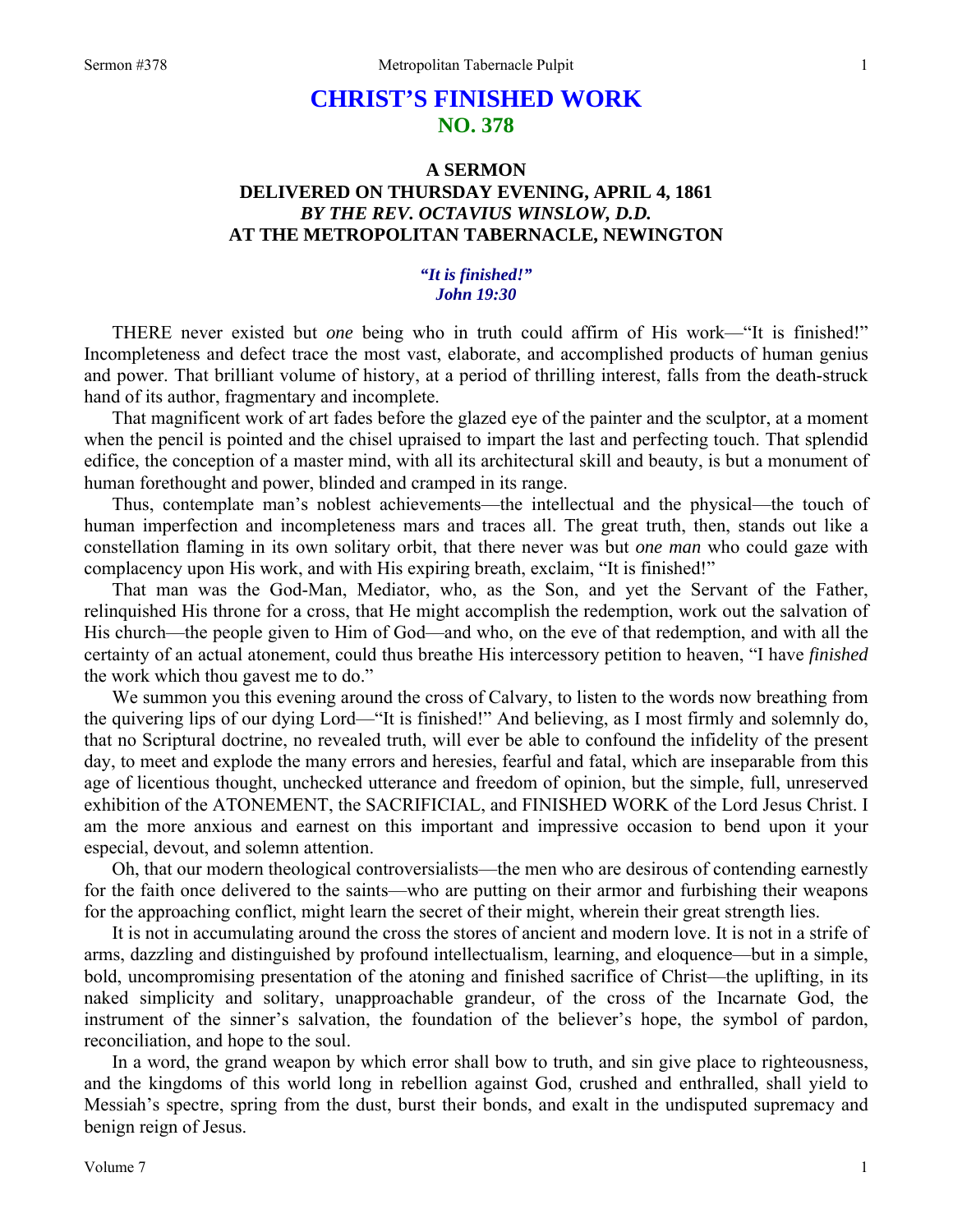And believing, too, as I firmly do, that so large an amount of corroding doubts, and gloomy fears, and painful forebodings, which so essentially and so widely impede the religious progress, invade and becloud the spiritual joy and hope of the Lord's people, is mainly traceable to imperfect, crude, and dim views and apprehensions of Christ's complete work, of the Savior's finished salvation which He has wrought for His church—not distinctly seeing that all is done—the great debt paid, the mighty bond cancelled, the full atonement made, sin all and freely forgiven, I am still the more desirous of placing this great, this cardinal and precious truth prominently and broadly, as the Lord the Spirit shall help me, before the present assembly, trusting and believing that, in answer to prayer, there will be tonight the presence and power of the Holy Ghost descending, invisible and noiseless, upon your souls, sealing upon your hearts this grand, this essential, this saving truth—the FINISHED WORK OF CHRIST. "It is finished!"

Let us consider these memorable words—

**I.** As THE CRY OF A SUFFERER.

2

And what a sufferer! Contemplate for a moment *the divine dignity* of the sufferer. Here was no ordinary sufferer, my brethren. We approach the scene of the crucifixion, and we behold three individuals alike suspended upon three different crosses, two on either side and one in the center. They all suffer—all languish—all die.

But the sufferings and death of One is attended by circumstances so strange, and events so unparalleled, by prodigies so miraculous and sublime, that we are led to exclaim in wondering awe, "Who is this?" And the voice of prophecy replies, "This is *He* of whom I spake—'Awake, O sword, against my shepherd and against the man who is my fellow, saith the LORD of hosts: smite the shepherd, and the sheep shall be scattered.'"

My dear hearers, if throughout the life of Christ I could fasten upon no other event confirming the doctrine of the Godhead of Christ, I would be willing and satisfied to predicate my argument in vindication of His essential dignity upon the closing scene of the cross—the last moments of His parting life. If His life were destitute of fact, His death alone would supply the evidence that He who died upon Calvary was none other than the Son of God! Hold fast the doctrine of Christ's essential deity, for upon it, as upon a rock, reposes the entire and stupendous fabric of the ATONEMENT.

The sufferings of Christ were *expiatory* and *vicariou*s. You are aware that by many this fact is denied. The only solution of the mystery of Christ's death offered by the school to which I refer, is that which presents our Lord as a model of patience and resignation in suffering—a saint in virtue—a hero in endurance. And thus, the cross of Christ is deprived of its magnificence and robbed of its glory.

But our Lord suffered as an expiatory offering, as a vicarious victim. All suffering is, *in a sense*, vicarious—not in the fullest meaning of the term, as conveying the idea of *substitution*, but simply and only in the sense that all suffering is the effect and consequence of sin.

The man who violates the laws of his physical nature—who puts the empoisoned cup of intemperance to his lips to steal away his brains—who wastes his substance in riotous living—who herds among the unclean, and sacrifices to his baser passions health, property, character, shall suffer as a consequence of his lawlessness, folly, and sin. He cannot trample upon the laws of his physical and mental constitution with impunity—he shall *suffer*. These sufferings shall not expiate his transgression, but they shall follow in its wake, a sure and dire consequence.

Our Lord's sufferings were also the result and consequence of *sin*—sin, not His own, but His people's. And in the fullest and most emphatic meaning of the terms, were expiatory and vicarious sufferings, not only the fruit of sin, but more than that, suffering expiatory of sin—sufferings, substitutionary and vicarious, sacrificial and atoning.

There are theologians who dispute this statement, who deny this doctrine. But I challenge them to explain these sufferings of our Lord satisfactorily upon any other hypothesis than this. I bring them back to the idea, that all human suffering is the effect of sin—our Lord suffered the death of the cross. Was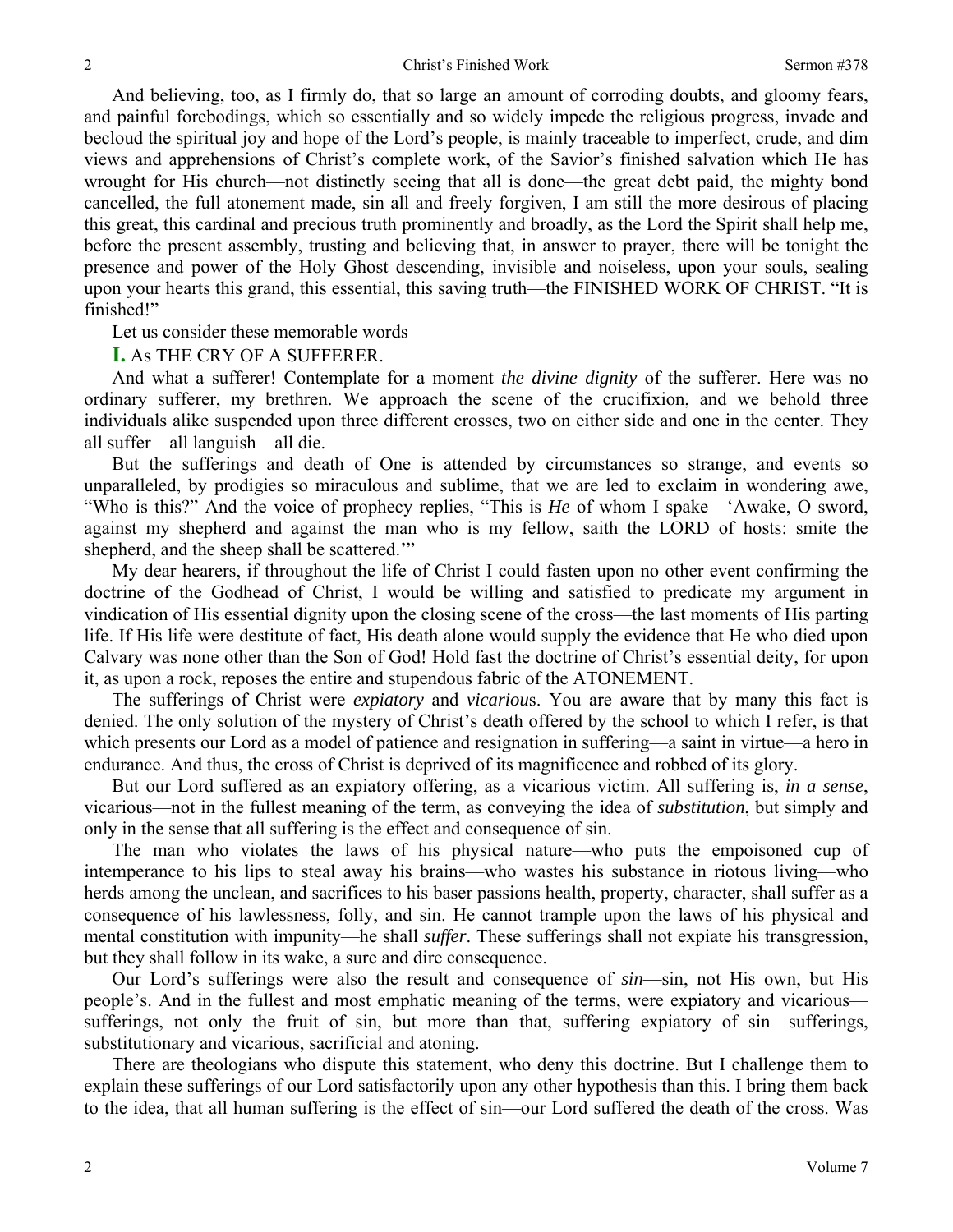not that death in some way connected with sin? Most assuredly. Had there been no sin, there had been no suffering.

This granted, we advance a step further, and claim for that death of Christ, a substitutionary character, an atoning nature—a sin expiatory result. And so the revealed truth stands out in all its magnitude and glory. And this is the only clue to the mystery—"*He was wounded for our transgressions, he was bruised for our iniquities.*" "*Who, his own self, bore our sins in his own body on the tree.*" "*Christ also hath loved us, and hath given Himself for us an offering and a sacrifice to God, for a sweet smelling savor.*" "*The blood of Jesus Christ, his Son, cleanseth us from all sin.*"

Behold the Almighty sufferer! There stood the Son of God, bearing the sin and enduring the curse of His church—putting away the one, and exhausting entirely the other—by the sacrifice of Himself. To all the demands of God's moral government, to all the claims of law and justice, Jesus now, on behalf of the people for whom He stood as surety, gave a full, honorable, and accepted satisfaction.

Come, poor sin-burdened, heart-broken penitent, and sit beneath the shadow of this tree of life, and its bending fruit of pardon, peace, joy, and hope shall be sweet to your believing taste. But the sufferings of Christ were *unparalleled and intense*. Never since the universe was formed was there such a sufferer as Jesus. He was the Prince of sufferers. No sorrow ever broke the heart like that which tore His in twain.

Truly could He challenge the universe of sufferers, and ask, "Is it nothing to you, all ye who pass by? Behold, and see if there be any sorrow like unto my sorrow." No, Lord! Your sufferings had no parallel, no sorrows were ever like unto Yours!

I do not go with the Greek church, as you know. I differ from it both ecclesiastically and doctrinally. But I admire and love what is good, find it where I may. And I perfectly assent to the remark of my beloved brother, made in the vestry before the service, "That there's some good in all Christian communions and creeds, and that it is our wisdom to accept what is good and leave what is evil."

Now, that is a sublime sentence in the liturgy of the Greek church, which I have often pondered with emotion—"thine unknown agonies." Yes! the agonies of our sin-suffering, sin-atoning Lord were unknown. They were in their intensity known only to His own holy soul. No angel could ever fathom their depth, no finite mind shall ever be able to gauge the breadth, to scale the height, to conceive even of the agony of His soul when He exclaimed, "My God, My God, why hast Thou forsaken Me? I can bear the abandonment of My disciples—one has denied Me, another has betrayed Me, all have forsaken Me—but O My God, My God, why have *You* forsaken Me?"

But we may form some idea of their character, else how can we with Paul have fellowship with Him in His sufferings. First, there was the *physical* element—our blessed Lord suffered *bodily*. Men of science and of sanctified intellect have endeavored to analyze and describe the physical agonies which Christ endured, when His heart was broken with grief, but physiology in its noblest triumphs has never been able to fully portray what the Savior endured when, like the rending rocks around His cross,

#### *"That heart was torn asunder, Never once defiled by sin."*

Then there was *mental agony*. The mental grief He endured, who can conceive? His mind was a human mind, and all the more sensitive because it was a sinless mind. The human sympathy of Christ infinitely transcends the most exquisite sympathy that glows in your bosom, because it was the sympathy of a pure and sinless humanity.

There is selfishness in our sympathy. We love to sympathize with the sufferer because we love the sufferer, and we are paying a homage to our love to the creature when we take the hand and dry the tears, and speak the words of consolation. But the sympathy of Christ was all the more exquisite, and all the more tender, and all the more human, because it was all the more free from sin.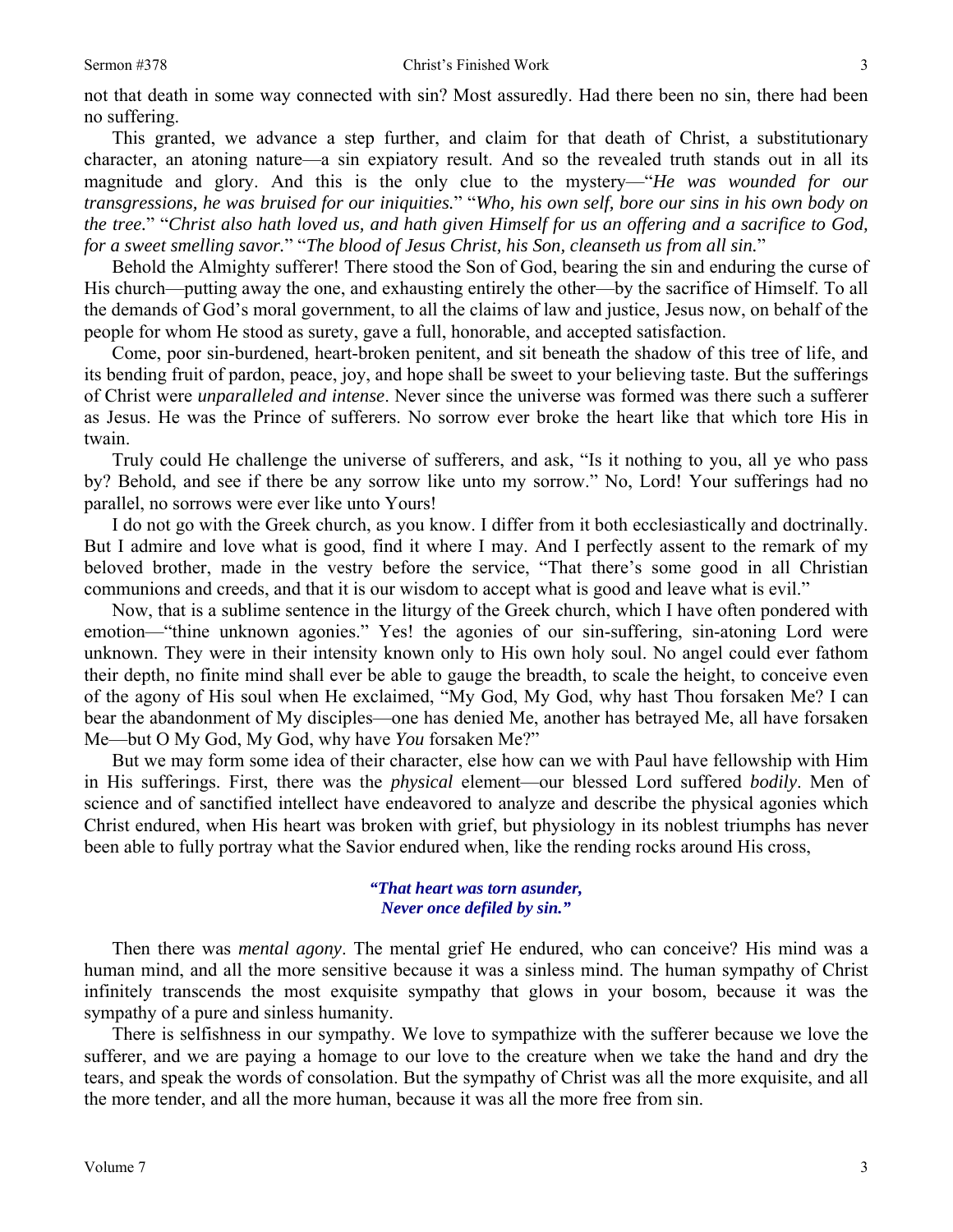The perfect sinlessness of Christ's sympathy did not in the slightest degree affect the perfect humanity of His sympathy. He was more human than you and I are, because His humanity was entirely free from sin. We are not all human. We possess a part of a demoniacal nature. Sin has impaired all those glorious virtues and excellencies which our humanity in its primitive condition possessed, and ours is a distorted, paralyzed, altered humanity.

Let your humanity be restored to its original righteousness, to its primitive purity. Let it be elevated, renewed, sanctified, ennobled, as your humanity will be if you are believers in Christ, and as you gradually recede from sin you will approach the perfect. As sin is eliminated and purged away from your nature, your crushed, your bruised, your bowed humanity will rise in its original purity, and majesty, and glory, and you will be all the more human because you approach all the more to the purity of the divine.

But the *soul-suffering* of our Lord was more intense than all. This was inconceivable, indescribable. Listen to the cry in Gethsemane, "My soul is exceeding sorrowful, even unto death." The billows of God's wrath began now to penetrate His nature, the storm to break in upon His soul. Oh! that was a terrible moment! It was only now that He began to succumb to the woe.

Hitherto He had maintained a comparatively calm and uncomplaining demeanor. The tempest until now was *without*. When a vessel, coursing its way over the ocean, is arrested by a storm—the fierce winds blowing, the ocean broken into billows, seething, raging, roaring—as long as his gallant bark ploughs its way, and keeps its course, the mariner treads its deck undaunted by fear, confident in the strength and firmness of his vessel to outride and outlive the tempest.

But let the cry be heard, "A leak! A leak! A plank is sprung, the waters are coming in!" And in a moment, despair enters and enthrones itself upon the brow, and the hearts of the stern sons of the sea die within them. Beloved, that was the moment of our Lord's deep, unknown agony, when He could exclaim, "*Save Me, O God, for the waters are come into My soul. I sink in deep mire, where there is no standing. I am come into deep waters, where the floods overflow Me*." "*All thy waves and thy billows are gone over me*!"

All this, O child of God, was for your soul! It pleased the Lord to crucify Him and put Him to grief for you. By His stripes you are healed. Your healing flows from His wounds, your joy from His sorrow, your glory from His abasement, your riches from His poverty. your hope beams through the darkness which enshrouds His holy soul.

Oh! was ever love like Christ's love? In what else can we resolve all this mystery of unknown agony—of intense, unparalleled suffering, but in the "*love of Christ which passeth knowledge*." "*Christ also loved the church, and gave himself for it*." O mystery of suffering! O deeper mystery of love!

But these sufferings now are over. Hear him cry—"It is finished!"

Have you ever stood by the dying bed of one you have loved—and have marked the throb, the throe of agony, the maddening convulsion, the terrible shaking of the earthly tabernacle, as pin after pin, and beam after beam has fallen a shattered wreck. And as you caught the last breath that floated from the pale, quivering lip, and closed those eyes in death, has not your heart in the depth of its grief felt something like a thrill of joy and gladness that the sufferings of the loved one now were over?

Rejoice, then, rejoice that the sufferings of Jesus are finished! that the storm and the tempest will no more beat around Him. The sun of God's love shall no more darken over Him, for He took the cup, pressed it to His lips, exhausted the last bitter drop, and then shouted out in words that made heaven reverberate with its melody, and hell to ring with its mightiness, "It is finished!"

Child of sorrow, child of suffering, rejoice that the sufferings of your Lord are over, and that in all the suffering, and all the trial, and all the sorrow through which He leads you home to Himself, has not one drop of the curse to embitter it—has not one particle of the sufferings He endured. He took your cup of grief, your cup of the curse, pressed it to His lips, drank it to its dregs, then filled it with His sweet, pardoning, sympathizing love, and gave it back for you to drink, and to drink forever.

**II.** Secondly, and more briefly, "It is finished" is not only the cry of a sufferer, it is THE LANGUAGE OF A SAVIOR.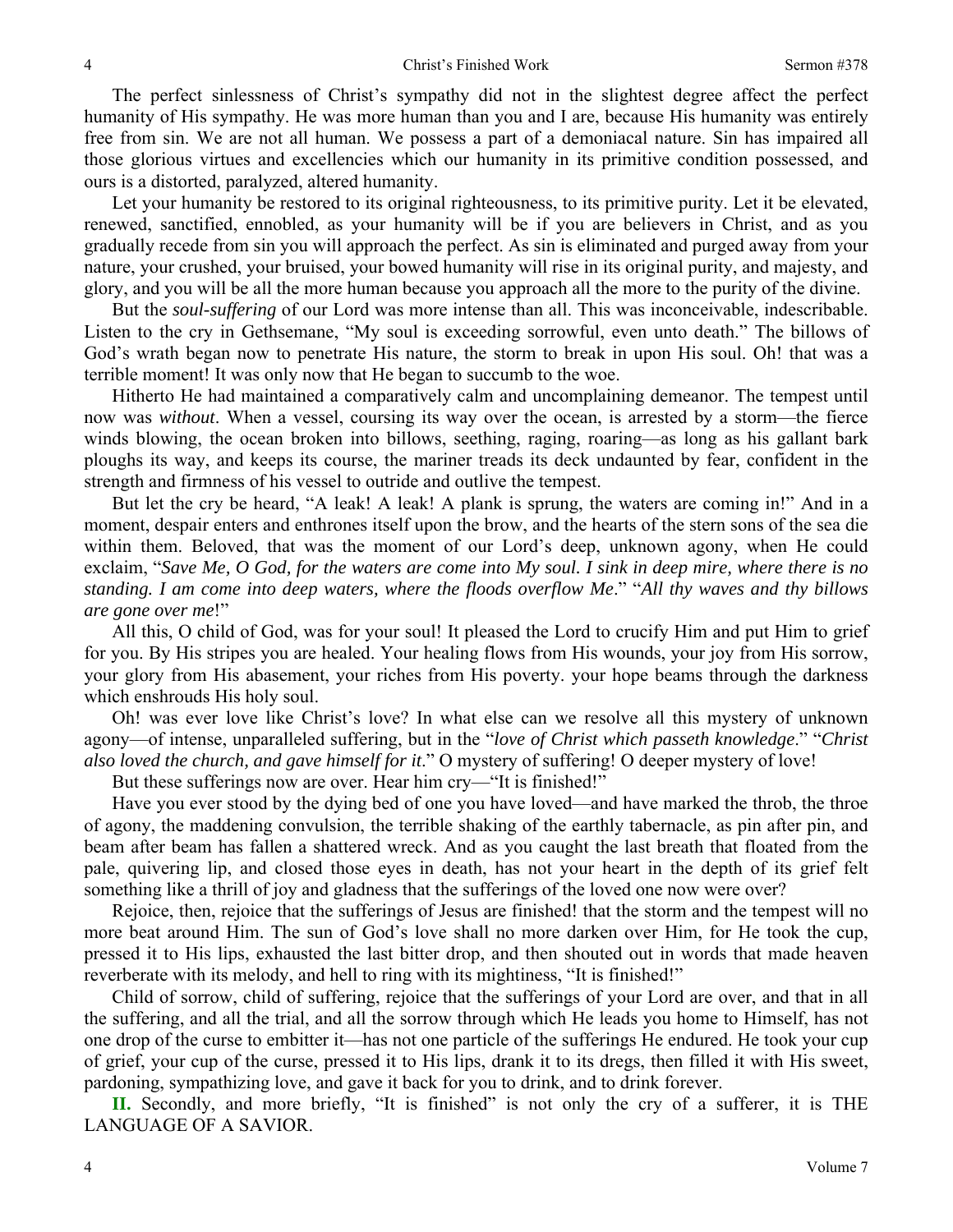#### Sermon #378 Christ's Finished Work

Our Lord's mission to our world was simply and singly to save. He came for no other object than to save man, to give His life a ransom for many; to provide, to execute an expedient devised in the eternal council, and purpose, and love of the Triune God, for securing the full redemption of His church—an expedient that should harmonize and unite all the moral attributes and perfections of His being, and then lower from the battlement of heaven to sin's fathomless depths the golden chain of mercy, pardoning mercy, to which, if in faith you take hold, it will lift you up to the throne from where it came.

It is the fashion of the present day to ignore the Saviorship of Jesus, and to represent His person, and His life, and His death in any and every form, rather than acknowledge that He died on the cross in the character of a Savior, and that faith in the merits of His obedience and in the efficacy of His death, constitutes the only basis on which a lost sinner can build his hope of heaven.

I ask you, my beloved hearers, what is the grand object of modern heresy but to undermine the cross of Christ, to ignore the sacrifice of His death, to blot out the glorious atonement, and to reduce the splendid paraphernalia of Calvary, with all its moral and sublime results, to a mere nonentity? His death, His obedience was the obedience of the law-maker in the form of the law-fulfiller to a law which man had broken and violated.

And that obedience perfect and complete, so that broken law is the righteousness that justifies the ungodly, and places him that believes spotless before God. Hold you fast that truth—the imputed righteousness of the Lord our righteousness wrought and complete in His perfect obedience to the precepts of a broken law.

His death on Calvary was an atonement to divine justice. The shedding of His blood was for the remission of man's sins. The paying out of His soul to death was the perfect honor given to the moral government of JEHOVAH.

And when He went out of the streets of Jerusalem staggering beneath the beam on which He was to be impaled; when, with lowly footsteps, He ascended that sacred hill, Calvary; when there, like a lamb led to the slaughter, He gave Himself up uncomplainingly, unreservedly into the hands of His executioners; when they stretched Him on that tree, transfixed His limbs to those beams, lifted it and let it fall into the place excavated for it to stand; when there He poured out His holy soul unto death—oh, my brethren, it was to harmonize justice and mercy, holiness and truth, to blend in one vast bow of hope all these divine attributes, that they might span the moral heaven and encircle our lost humanity.

It was then He gave up His soul unto death, and offered up that sacrifice for sin, which man, in his madness, folly, and infidelity, dares in this our day to ignore and to deny.

Yes, it is the language of a Savior. Those words speak hope to the hopeless, pardon to the guilty, acceptance to the lost. They tell you, O poor sin-smitten, burdened sinner, that there is hope, pardon even for you*.* He has finished all that justice asked, that the law demanded. He has finished the mission His Father had confided to His hands. He had finished the grand oblation that was to restore to God's moral government the glory it had lost in man's apostasy. He had finished all the ancient types, predictions, and shadows.

He tore the veil in twain and opened the bright pathway for the sinner to retrace his steps back to paradise, back to God, and once more feel the warm embrace of his Father's forgiving love. And yet this is the work, this is the atonement, this is the sacrifice which modern essayists dare with scorn and unbelief to trample beneath their feet.

Oh! it is the language of a Savior which bids you come. Poor broken-hearted sinner, with all your burden of sin, believe and be saved! It bids you come without money and without price. It tells you the blood He poured from His broken heart can wash out and cancel the deepest stain that is on your soul. It tells you there is room in that bosom which He laid bare to the lightening-stroke of God's wrath.

It tells you, dry your tears, embrace the cross, trust in the finished work of Christ. Fling to the heavens all your own righteousness, enwrap you up by faith in the righteousness of Christ, and all the minstrelsy of heaven shall tune their harps of gold, and make the heavens reverberate with their songs of praise over your submission in faith to the atonement of the Son of God.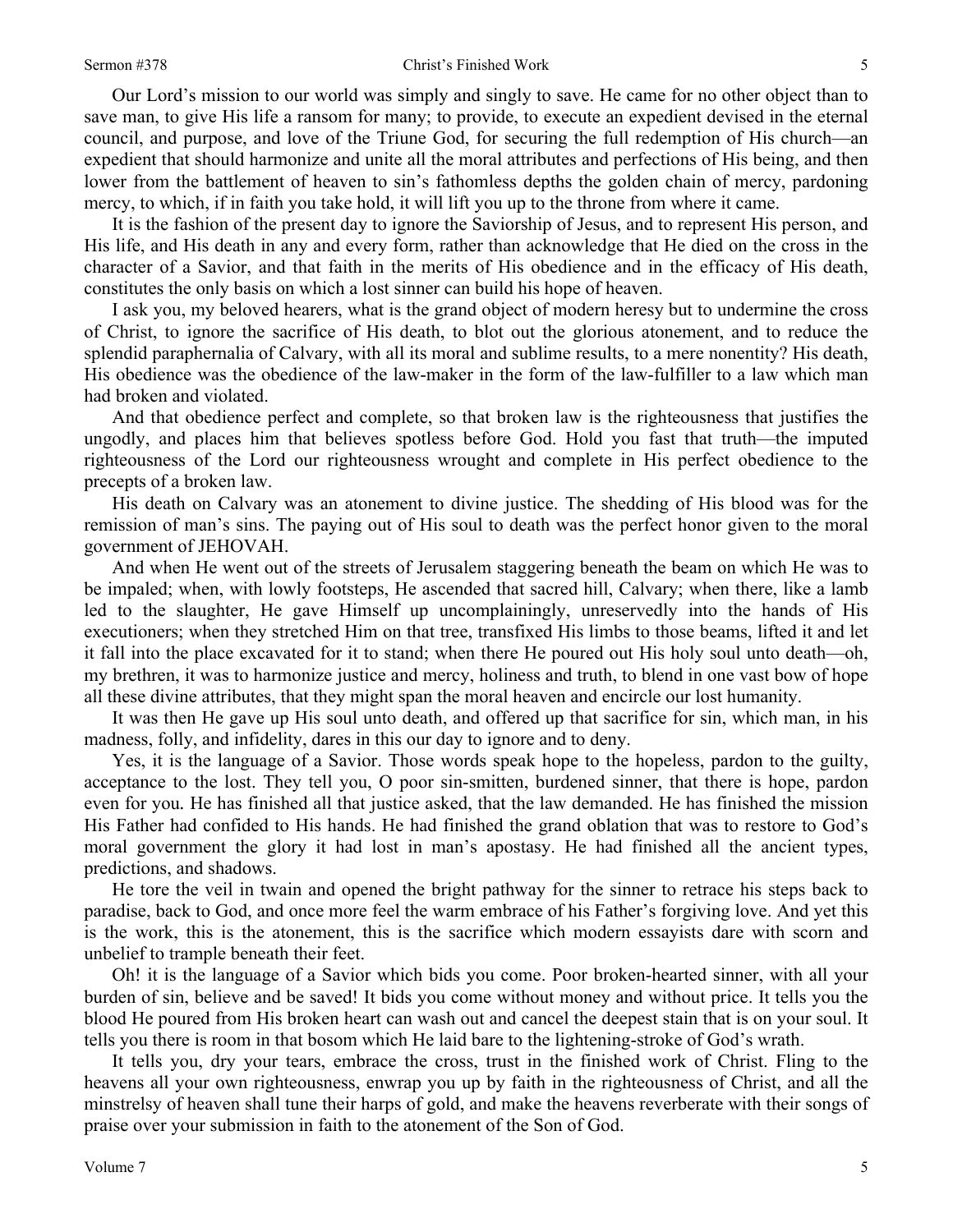**III.** Lastly, and only one word or two on this—it is THE SHOUT OF A CONQUEROR.

Christ was a man of war, our glorious Joshua was He. He had come to gird on the sword, to invest Himself with the armor, and to go out and battle with Satan, with sin, and with hell. It was a terrible conflict, it was a fearful battle, but He girded Himself for the mighty and the solemn work, and He completed it, He finished it.

He met His foes on the battlefield, confronted all His enemies, and on the cross He destroyed—He divested death of its sting, triumphed over Satan, the grave, and hell, and as He expired, He exclaimed, "It is finished!" Oh what a sublime conflict was that, my brethren, when the Captain of our salvation met single-handed and overcame the powers of darkness, fought the fight, won the victory, and died, saying "It is finished!"

With two or three brief inferences from the subject I will close.

**1.** *What a spring of comfort flows from it to the true believer amid his innumerable failures, flaws, and imperfections*. What service do you perform, what duty do you discharge of which you can say, "It is finished"? Alas! not one. Your service is imperfect, your obedience is incomplete, your love is fluctuating, yea, upon it all are the visible marks of human defilement and defect.

But here is the work which God most delights in, "finished!" "*Ye are complete in him.*" Turn you, then, your eye of faith out of *yourself*, and off of all your own doings, and deal more immediately, closely, and obediently with the finished work of Immanuel.

Come away from your fickle love, from your weak faith, from your little fruitfulness, from your uneven walk, from all your shortcomings and imperfections, and let your eye of faith repose where God's eye of complacent love reposes—on the finished work of Jesus. God beholds you only in Christ—it is not upon you He looks, but on His beloved Son, and upon you in Him, "wherein he hath made us accepted in the beloved."

**2.** *If Christ's atoning work is finished, what folly and what sin to attempt to supplement it*! What vast numbers are doing this! Away with your tears, your confessions, your duties, your charities, even your repentance and faith, if these things dare to take their place side by side with the finished work of Christ. See that you attempt to add nothing to it. In a similar strain of exhortation let me—

**3.** *Warn you of the utter worthlessness and fallacy of all grounds of faith, and of all human hope that comes in conflict with the finished work of Christ.* My dear hearers, you have nothing to do in the great matter of your salvation, but to accept in faith the one offering made once for all by God manifest in your nature.

Cast your deadly doings at the foot of the cross. Cease from your own works. Cease from your own righteousness. Cease from resting in your confessions, in your tears, in your prayers, in your church or your chapel going. Oh, cease from all this, and in simple faith accept—take hold of—the divine work of the Lord Jesus Christ.

God wants no more sacrifice. God asks no other atonement. God looks for nothing on your part to propitiate His regard or present you with acceptance. He is satisfied with the divine work of Christ with His obedience—and with His blood-shedding. And if tonight, sin-burdened and distressed one, you will abjure all your own doings, and rest in the finished work of Christ—the one eternal redemption He has offered—God will expand His arms of love and embrace you, take you into a covenant, filial relation to Himself.

And from that moment your path to eternity will be like the sun, growing brighter and brighter unto the perfect day. All is done! Christ has done all, Christ has suffered all, and all He asks of you is in faith to receive His glorious sacrifice. Believe in Him and be saved.

**4.** Beware of the errors of the day, the tendency of which is to veil the light and glory of Christ's finished work, and to mislead, misguide, and misdirect souls on their way to the judgment seat. The fact is too patent to ignore, and it would be affectation to veil it—that there exists at the present moment a theological school in our land—which by the press is endeavoring to circulate doctrines and statements